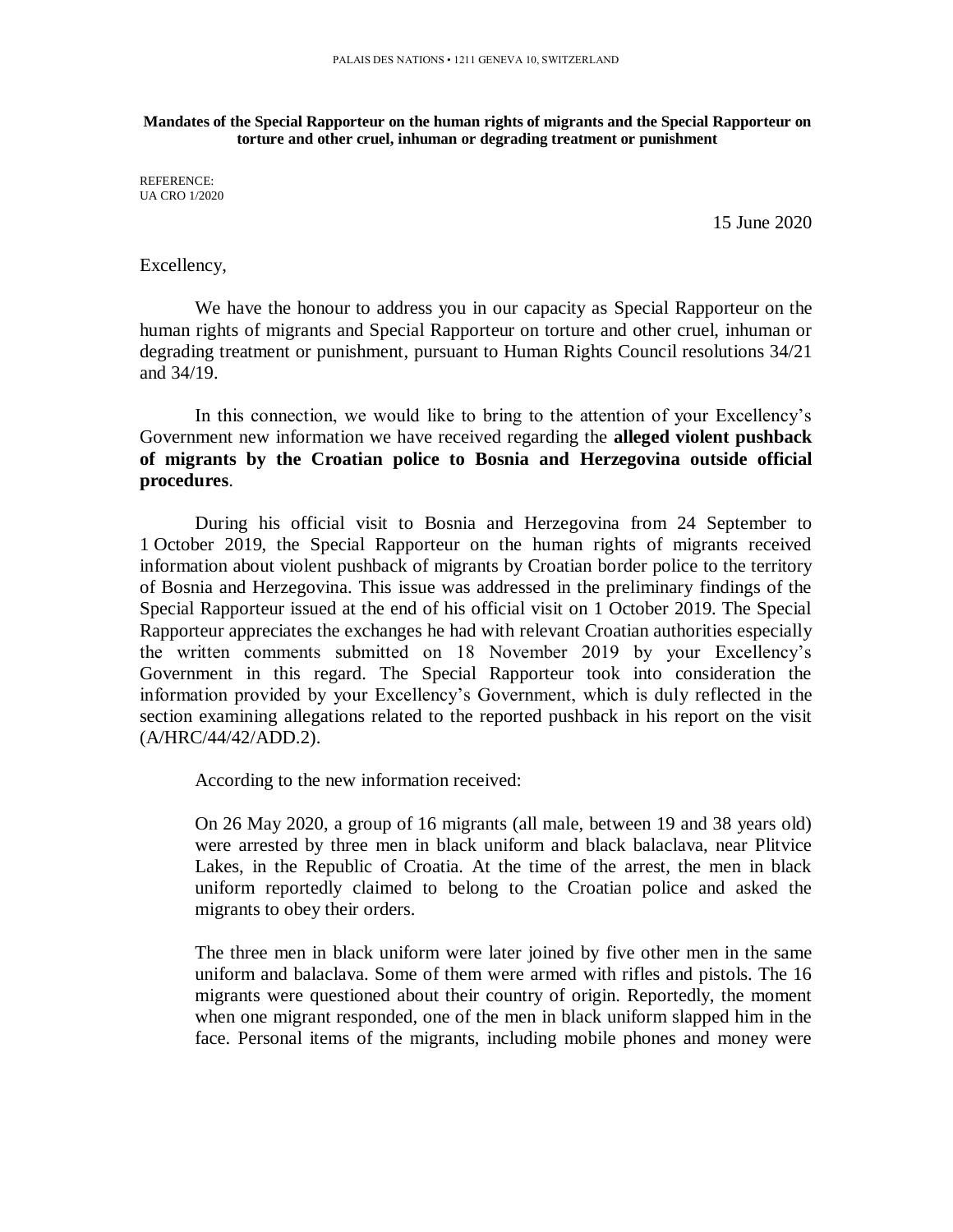reportedly confiscated. The migrants were asked to remove their backpacks and they were then allegedly tied around trees by the men in black uniform. Each migrant was tied facing a tree with hands firmly against their waist. When the migrants were all tied up, the men in black uniform fired their guns several times close to the ears and legs.

According to the information received, after the shooting, the migrants were reportedly beaten by the men in black uniform with batons and gunstocks. Some migrants received electric shocks in the neck and head. One was subject to knife cuts in both of his palms. The men in black uniform also poured mayonnaise, ketchup, sugar and other ingredients they found in the backpacks of the migrants on their heads. The event was filmed by one of the men in black uniform with his mobile phone while the others were reportedly laughing and yelling in a provocative manner.

The men in black uniform then called the police. Consequently, 4 police officers in dark blue uniform with police insignia arrived with two vans. One of the men in black uniform took off his mask when the police vans arrived thus he became recognisable by the victims. According to the information received, the police officers seemed to know those men in black uniform. They greeted each other, shook hands and hugged. At the presence of the police in dark blue uniform, one of the men in black uniform threatened to kill the migrants if they came back to Croatia and fired his gun into the air several times. The police officers did not ask the migrants any question nor did they enquire about the visible injuries they had sustained. The police officers asked the migrants to load their belongings in the first van, and get into the second van.

According to the information received, the police officers drove the migrants to the Croatian border with Bosnia and Herzegovina. None of the migrants received any document concerning any decision on return. The Croatian police officers did not enter the territory of Bosnia and Herzegovina but dropped these 16 migrants in the area of Siljkovaca, a village close to Velika Kladusa. They asked the migrants to go to Bosnia. The personal belongings of these migrants were not returned to them. A few migrants asked for their identity cards back but the request was denied.

On 27 May, at approximately 7 a.m., 11 of the 16 migrants arrived in front of the gate of Miral Temporary Reception Centre, in Una-Sana Canton, Bosnia and Herzegovina. The other five migrants were unable to walk due to injuries sustained and stayed in Siljkovaca before being rescued later.

After all 16 migrants received basic medical checks, 10 of them were referred to the emergency room in the Primary Healthcare Centre in Velika Kladusa, Bosnia and Herzegovina. All of them sustained bleeding wounds in the head and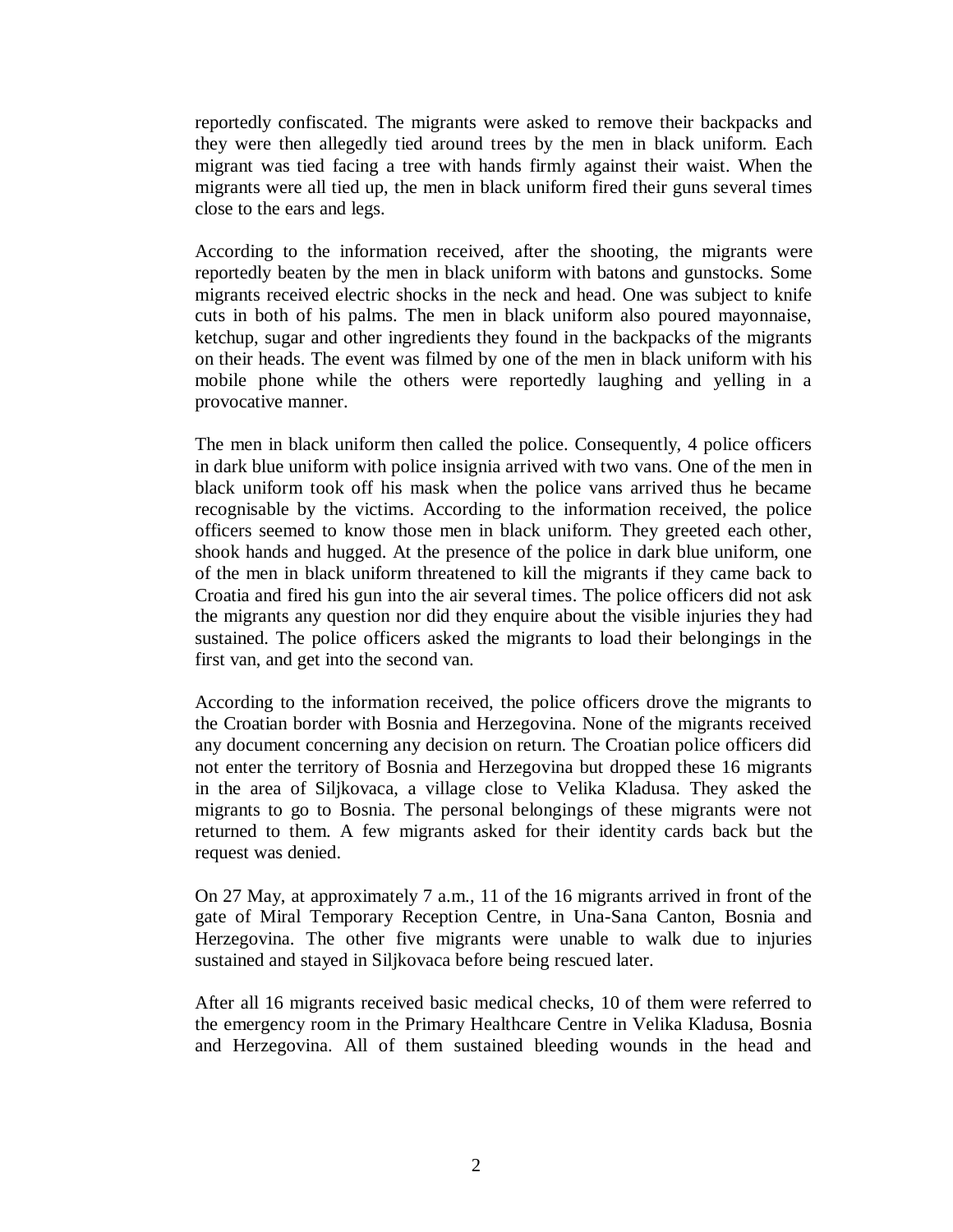numerous bruises on various parts of the body. Some of them had visible swellings on limbs, which indicated possible fractures. Based on the results of Xray examinations, doctors at the Primary Healthcare Centre confirmed that 4 migrants sustained fractures in the arm and one had fractures in one leg and both arms. Two of the migrant victims were further referred to the Cantonal Hospital in Bihac. All migrants were later accommodated in Miral Temporary Reception Centre where they continued to receive necessary assistance and medical care.

According to the information received, there has been a significant increase in the number of recorded cases of pushback by Croatian police in recent months. In April alone, over 1500 migrants, including children, were forcibly returned to Bosnia and Herzegovina. The use of violence by Croatian police against migrants has also reportedly increased in a systematic manner. Cases of migrants, including children, subjected to physical violence such as beating and electric shocks, and degrading treatment were reported in over 60% of all recorded pushback cases between January and May 2020. In addition to the alleged degrading treatment described in the event of 26 May, abusive treatments also included forced river crossing and stripping of clothes despite adverse weather conditions; gender insensitive and inappropriate body searches; deprivation of access to medical assistance, water, food and toilets; forced stressful body positions; and spraypainting the heads of migrants with crosses. With regard to the group of men in black uniform who were allegedly involved in violent pushback in the event of 26 May 2020, based on the information received, these individuals are believed to belong to a special unit of the Croatian police. Other reports show that uniformed personnel associated with the Croatian police were also involved in pushback operations. In addition to the use of violence and degrading treatment, forced returns were reportedly carried out outside official procedures. Reportedly forced returns happened mainly at nighttime and not at official border crossings but in villages near border areas. While a small number of migrants who were forcibly returned had gone through some sort of registration process in Croatia, most of the returns took place without any registration or decision on return. Neither was there any prior-notification or acceptance by the authorities of Bosnia and Herzegovina. With regard to access to asylum procedure, it is demonstrated in several reported cases that Croatian police officers ignored migrants' expressed requests to apply for protection under international human rights and refugee laws.

Without prejudging the accuracy of the information received, we are deeply concerned by the reports of increased use of violence by Croatian law enforcement personnel against migrants in recent months. More specifically, in the event of 26 May 2020, the 16 migrants were allegedly subjected to acts amounting to torture and illtreatment at the hands of individuals believed to be law enforcement personnel, in contravention of the absolute and non-derogable prohibition of torture and ill-treatment codified in articles 2 and 16 of the Convention against Torture and other Cruel, Inhuman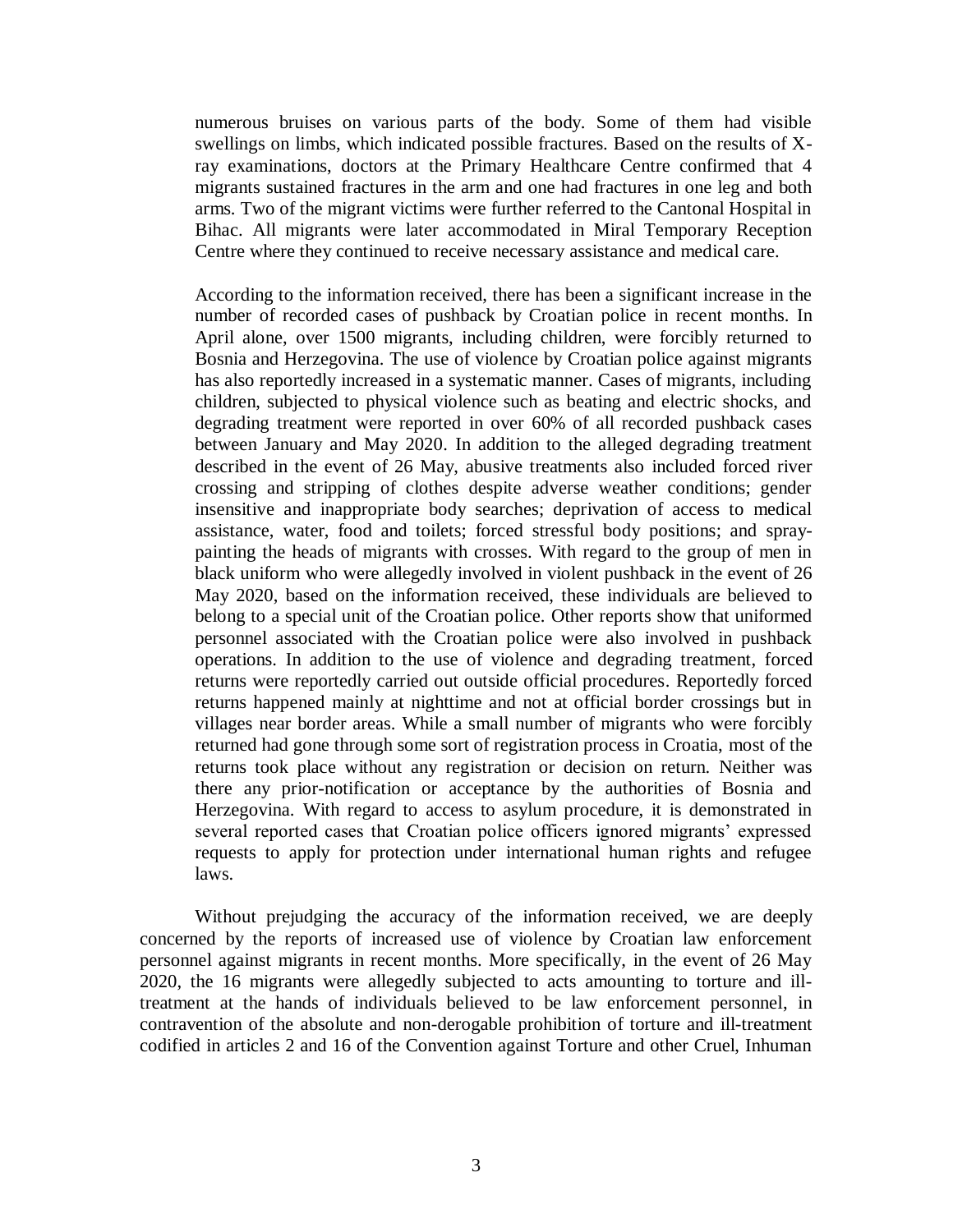or Degrading Treatment or Punishment, which Croatia ratified in 2005. In this context, we stress that States must respect and ensure the right to be free from torture and illtreatment without any discrimination. The intentional infliction of severe pain or suffering, "for any reason based on discrimination of any kind", including based on migration status by definition amounts to torture, regardless of whether it is inflicted by or at the instigation or state officials themselves, or merely with their consent or acquiescence (A/HRC/37/50, para 13).

We would further like to draw the attention of your Excellency's Government to the UN Basic Principles on the Use of Force and Firearms by law Enforcement Officials. General provision 4 requires that law enforcement officials shall, as far as possible, apply non-violent means before resorting to the use of force. Further, according to general provision 5, whenever the lawful use of force is unavoidable, law enforcement officials shall exercise restraint and act in proportion to the seriousness of the offence; minimize damage and injury, and respect human life; and ensure that assistance and medical aid are rendered to any injured or affected persons at the earliest possible moment.

We are gravely concerned about the alleged violent pushback of migrants to Bosnia and Herzegovina by Croatian police, which seem to occur repeatedly and is still ongoing. We note with concern that migrants were forcibly returned to Bosnia and Herzegovina by Croatian police without any individual assessment on any protection needs they might have. Returns were reportedly conducted outside official procedures. In this regard, we refer to article 14 of the Universal Declaration of Human rights which provides that "everyone has the right to seek and to enjoy in other countries asylum from persecution". We wish to stress that States should ensure that all border governance measures taken at international borders, including those aimed at addressing irregular migration, are in accordance with the principle of non-refoulement and the prohibition of arbitrary or collective expulsions.

The principle of non-refoulement is codified in articles 3 of the Convention against Torture and other Cruel, Inhuman or Degrading Treatment or Punishment. Article 3 provides that no State shall expel, return ("refouler") or extradite a person to another State where there are substantial grounds to believe that he would be in danger of being subjected to torture. The prohibition of refoulement under international human rights law applies to any form of removal or transfer of persons, regardless of their status. As an inherent element of the prohibition of torture and other forms of ill-treatment, the principle of non-refoulement is characterised by its absolute nature without any exception. Heightened consideration must also be given to children in the context of nonrefoulement, whereby actions of the State must be taken in accordance with the best interests of the child.

We draw the attention of your Excellency's Government to OHCHR's Recommended Principles and Guidelines on Human Rights at International Borders. In particular, guideline 9, which states that returns or removals should not violate the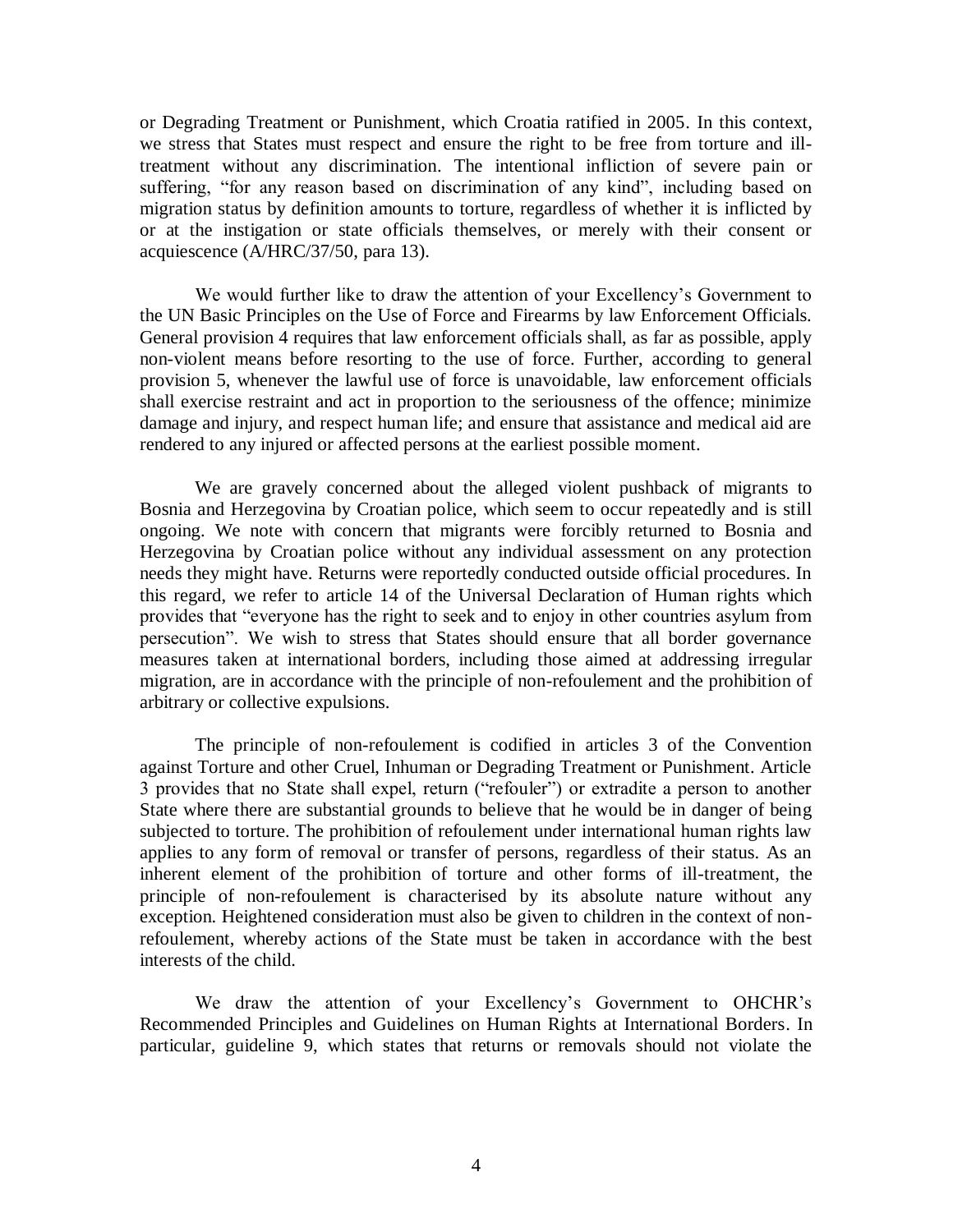principle of non-refoulement and/or the prohibition of collective expulsion. In the case of forced returns, the Guideline calls on States to ensure that return procedures are not carried out at all costs, but are interrupted where the human rights of the migrant are compromised, and that migrants whose rights are violated during return processes can file complaints.

The full texts of the human rights instruments and standards recalled above are available on [www.ohchr.org](http://www.ohchr.org/) or can be provided upon request.

In view of the urgency of the matter, we would appreciate a response on the initial steps taken by your Excellency's Government to safeguard the rights of the abovementioned persons in compliance with international instruments.

As it is our responsibility, under the mandates provided to us by the Human Rights Council, to seek to clarify all cases brought to our attention, we would be grateful for your observations on the following matters:

- 1. Please provide any additional information and any comment you may have on the above-mentioned allegations.
- 2. Please indicate whether the above-mentioned allegations, including the beating and ill-treatment of the group of 16 migrants by the Croatian police, have been or are the subject of an investigation and/or prosecution by the relevant authorities. Please provide information about their outcomes, including the identification of the men in black uniform and as regards remedies for the victims.
- 3. Please indicate what measures have been taken by your Excellency's Government to protect the human rights of migrants at international borders, including to ensure their access to relevant procedures for persons in need of protection under international human rights and refugee laws. These also include measures taken or to be taken by your Government to ensure border management measures are in accordance with the principle of non-refoulement and the prohibition of arbitrary and collective expulsions.

While awaiting a reply, we urge that all necessary interim measures be taken to halt the alleged violations and prevent their re-occurrence and in the event that the investigations support or suggest the allegations to be correct, to ensure the accountability of any person responsible of the alleged violations.

We may publicly express our concerns in the near future as, in our view, the information upon which the press release will be based is sufficiently reliable to indicate a matter warranting immediate attention. We also believe that the wider public should be